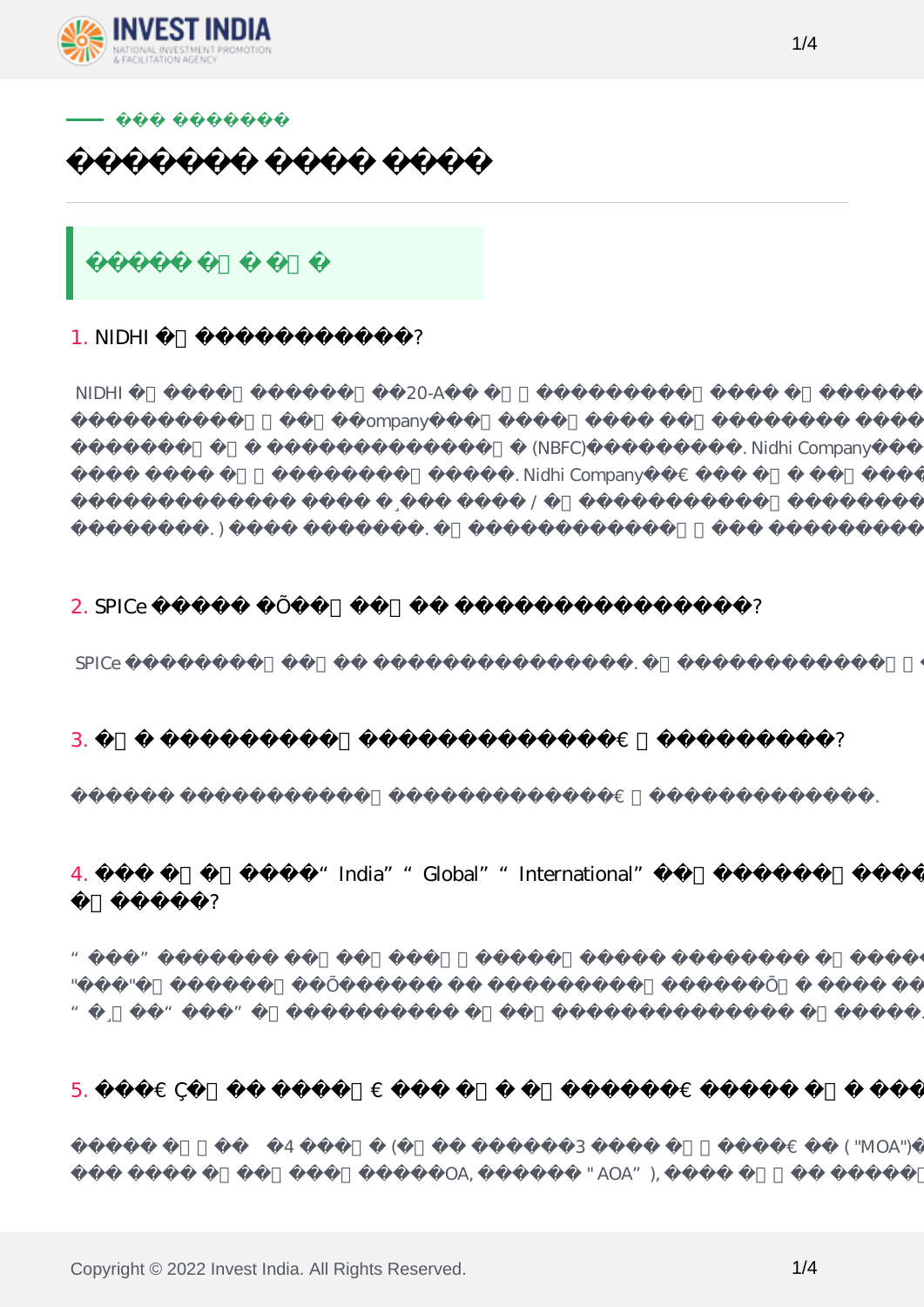

|                                                                  | $\left($<br>$\big)$                   | . Commonwealth<br>1961 |                          | - Commonwealth |                      |                           |           |               |          |          |
|------------------------------------------------------------------|---------------------------------------|------------------------|--------------------------|----------------|----------------------|---------------------------|-----------|---------------|----------|----------|
| $\left($                                                         |                                       |                        | $\overline{\phantom{0}}$ |                | $\ddot{\phantom{a}}$ | 1961                      | $\lambda$ |               |          |          |
|                                                                  |                                       |                        |                          |                |                      |                           |           |               |          | .1948    |
| (1948)                                                           | 40 )                                  |                        |                          |                |                      | $\ensuremath{\mathbf{3}}$ |           |               | . e.     |          |
| $\,$                                                             | $\overline{\phantom{a}}$<br>$\bullet$ | $\ddot{\cdot}$         |                          |                | ٠<br>$^\circ$        | $\overline{\phantom{a}}$  | $^\circ$  | $\,$ ,        | $^\circ$ | $^\circ$ |
| 6.                                                               |                                       |                        |                          | $\tilde{?}$    |                      |                           |           |               |          |          |
| $\rightarrow$<br>(" The Act")<br>the contract of the contract of |                                       |                        |                          | 182            |                      | $\bullet$                 |           | 149 (3). 2013 |          |          |

| 7. LLP |  |  |  |
|--------|--|--|--|
|        |  |  |  |









## $10.$

Copyright © 2022 Invest India. All Rights Reserved. 2/4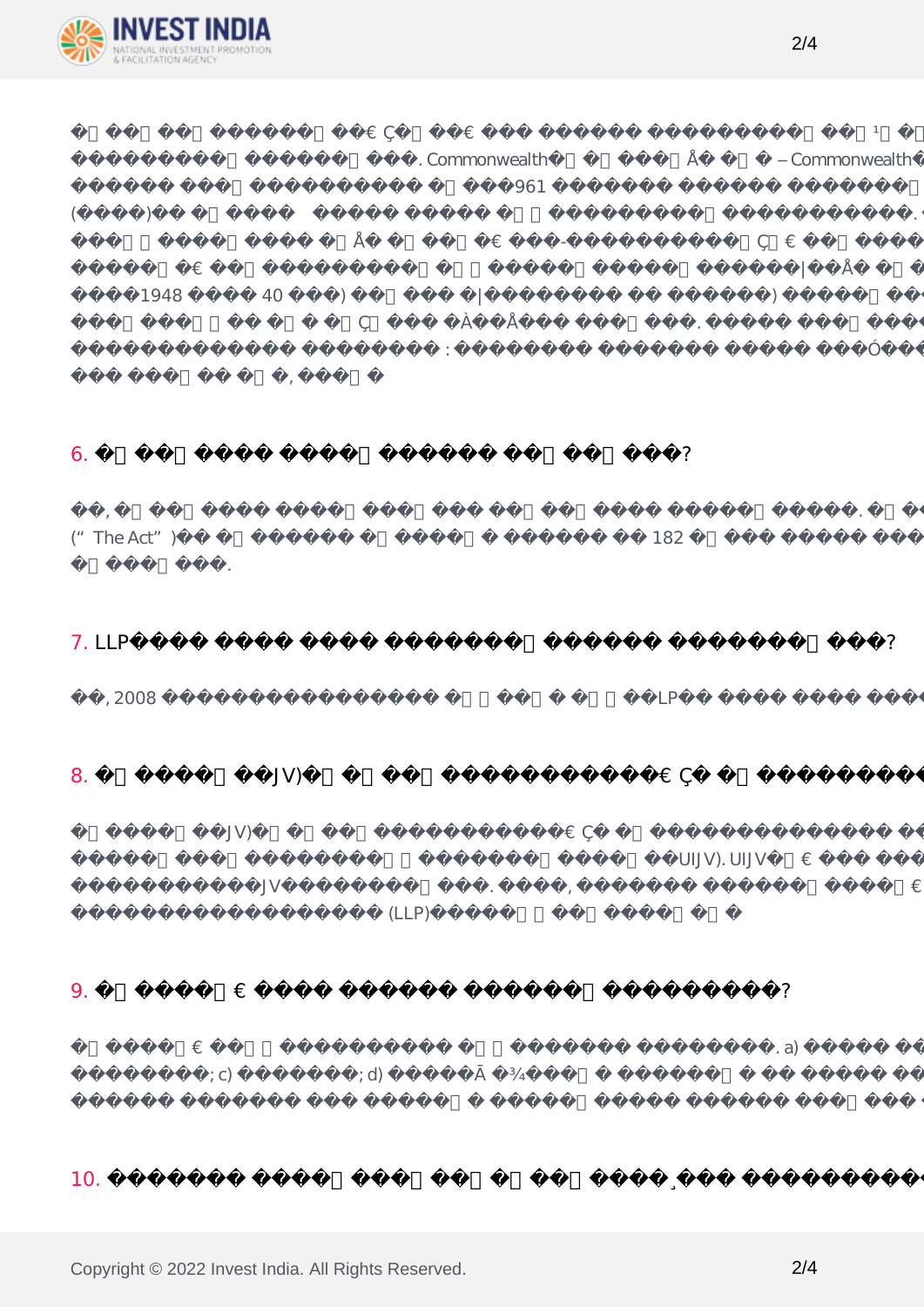